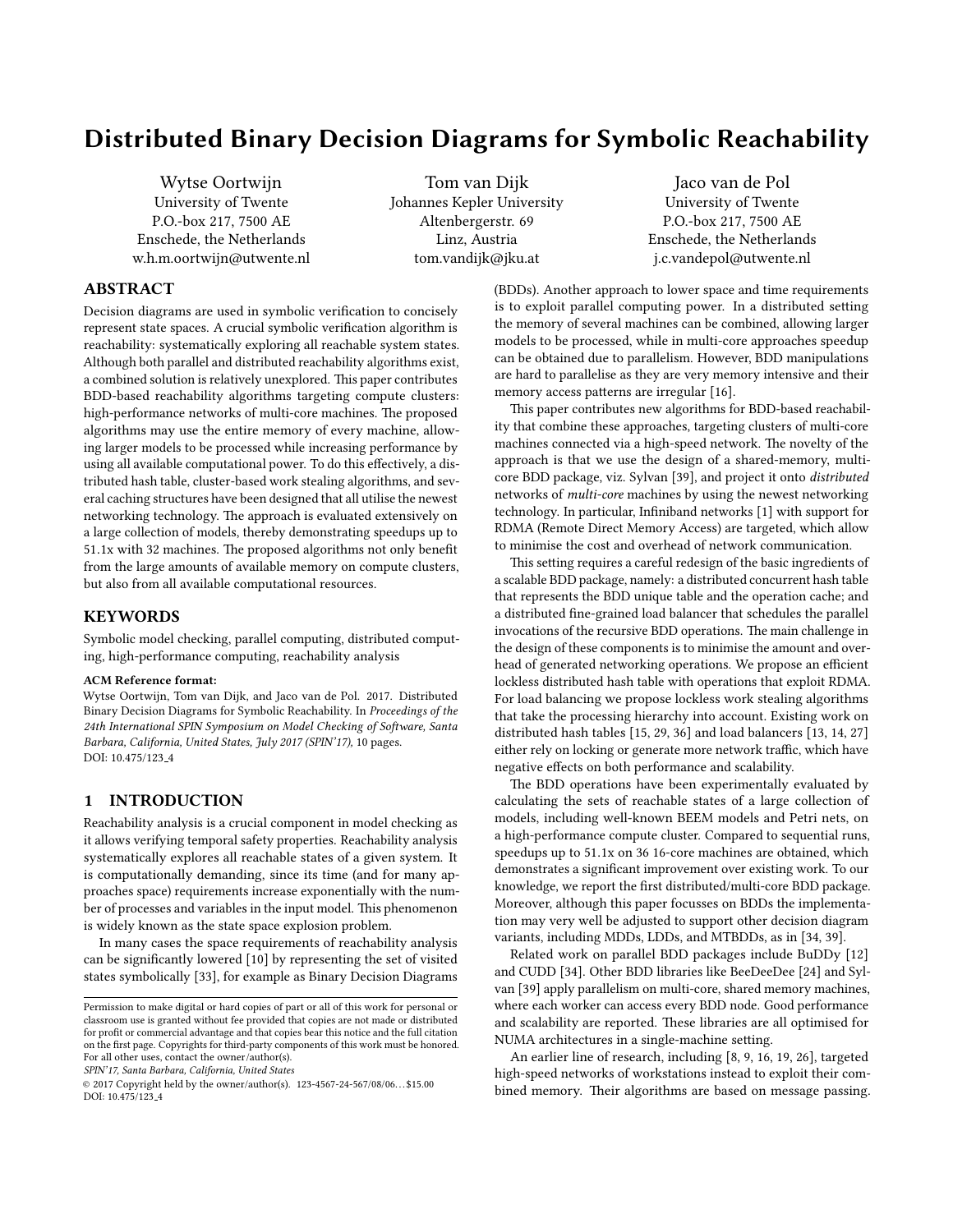However, their time efficiency is limited, since network communica-tion easily becomes a performance bottleneck [\[10\]](#page-9-1). BDDNOW [\[26\]](#page-9-18) was the first distributed BDD package claiming some speedup on a network of workstations. The BDDs can be distributed in two ways; Grumberg et al. [\[19\]](#page-9-17) apply vertical slicing [\[20\]](#page-9-19) to partition the work among machines, and Chung and Ciardo propose horizontal slicing for the saturation strategy  $[8]$ . Effectively, slicing limits the amount of available parallel work, but the speedup was improved by performing speculative image computations [\[9\]](#page-9-16). Other work targets distributed shared memory (DSM) architectures [\[7,](#page-9-20) [31\]](#page-9-21) to implement BDD algorithms using a standard depth-first approach.

The paper is organised as follows. [Section 3](#page-2-0) discusses the design of the distributed BDD table. In [Section 4](#page-3-0) the operations for hierarchical work stealing are presented. [Section 5](#page-5-0) shows the implementation of the BDD algorithms by combining work stealing with the concurrent hash table. Experimental results are presented in [Section 6.](#page-6-0) Finally, [Section 7](#page-8-0) summarises our conclusion.

## <span id="page-1-3"></span>2 PRELIMINARIES

This section recalls the basic BFS algorithm for symbolic reachability. The algorithm is defined using an *if-then-else* operation on BDDs and an operation for calculating the relational product, which we also define. [Section 5](#page-5-0) presents distributed implementations of these two BDD operations. Furthermore, this section discusses the shared memory model that is used by our implementation.

#### 2.1 Symbolic Reachability

The following definition is based on the work of  $[6, 39]$  $[6, 39]$ .

Definition 2.1. A (reduced ordered) BDD is a directed acyclic graph with the following properties:

- (1) There is a single root node and two terminal nodes  $0$  and  $1$ .
- (2) Each non-terminal node *p* has a variable  $var(p) = x_i$  and two outgoing edges, labelled "low" and "hiдh". We use the notations  $lvl(p) = i, p, low = q_0,$  and  $p, high = q_1$ .
- (3) For each edge from node  $p$  to non-terminal node  $q$  we have  $lvl(p)$  <  $lvl(q)$  (i.e. the BDD is ordered).
- (4) There are no redundant nodes, that is, nodes p with  $p.low =$ p.hiдh (i.e. the BDD is reduced).
- (5) There are no duplicate nodes, that is, nodes p, q with  $p \neq q$ and  $lvl(p) =ۍlvl(q) \wedge p, low = q, low \wedge p, high = q, high.$

BDDs are used to efficiently represent Boolean functions [\[6\]](#page-9-22). Most logical operators, including conjunction  $(\wedge)$ , disjunction  $(\vee)$ , implication  $(\rightarrow)$ , and equivalence  $(\leftrightarrow)$  can be performed on the BDD representations of their operands via the ITE operator.

<span id="page-1-1"></span>Definition 2.2 (If-then-else). Let  $\phi, \psi, \rho : \mathbb{B}^n \to \mathbb{B}$  be three plean functions and  $ABC$  their respective BDD representa-Boolean functions and A, B,C their respective BDD representatives. The *if-then-else operator*, denoted by  $ITE(A, B, C)$ , is defined as the BDD representing the function  $(\phi \land \psi) \lor (\neg \phi \land \rho)$ .

Definition 2.3 (Transition Systems). A transition system is a triple  $(S, S_I, \rightarrow)$ , with S a set of states,  $S_I \subseteq S$  a set of initial states, and  $\rightarrow \subseteq S \times S$  a transition relation  $\rightarrow \subseteq S \times S$  a transition relation.

Let  $\mathbb{B}^n$  be the set of all *n*-sized Boolean vectors and  $T = (\mathbb{B}^n, S_I, \rightarrow$ <br>e.g. (Boolean) transition system. Then *T* can be represented by ) be a (Boolean) transition system. Then  $T$  can be represented by  $\lambda$ Boolean membership functions; the initial states can be represented

|  |  | <b>Algorithm 1:</b> Symbolic reachability |  |
|--|--|-------------------------------------------|--|
|--|--|-------------------------------------------|--|

|                         | 1 def Reach $(I, T, X, X')$ :                                                                                                                                  |
|-------------------------|----------------------------------------------------------------------------------------------------------------------------------------------------------------|
| $\overline{2}$          | $States \leftarrow I$                                                                                                                                          |
| $\overline{\mathbf{3}}$ | $Prev \leftarrow 0$                                                                                                                                            |
| $\overline{4}$          | while $States \neq \text{Prev}:$                                                                                                                               |
| $\overline{5}$          | $\begin{cases} \textit{Succ} \leftarrow \text{RelProd}(\textit{States}, T, X, X') \\ \textit{Succ} \leftarrow \text{Rename}(X', X, \textit{Succ}) \end{cases}$ |
| $6\overline{6}$         |                                                                                                                                                                |
| $\overline{7}$          | $Prev \leftarrow States$                                                                                                                                       |
| $\overline{8}$          | $States \leftarrow \text{ITE}(States, 1, Succ)$                                                                                                                |
|                         | return States                                                                                                                                                  |

<span id="page-1-0"></span>by a function  $\phi : \mathbb{B}^n \to \mathbb{B}$  such that  $S_I = \{s \in \mathbb{B}^n \mid \phi(s)\}$  and the transition relation can be represented by a function  $\psi : \mathbb{R}^n \times \mathbb{R}^n \to$ transition relation can be represented by a function  $\psi : \mathbb{B}^n \times \mathbb{B}^n \to \mathbb{R}$ <br> $\mathbb{R}$  such that  $\forall x, y \in \mathbb{R}^n$ ,  $\psi(x, y) \leftrightarrow (x, y) \in \to \mathbb{R}$  a problem of find B such that  $∀x, y ∈ B<sup>n</sup>$ .  $ψ(x, y) ∈ χ(x, y) ∈ →$ . The problem of find-<br>ing the set of reachable states of T can now be reduced to finding a ing the set of reachable states of  $T$  can now be reduced to finding a xed-point of the following series:

$$
\phi_0(s) \equiv \phi(s)
$$
  

$$
\phi_{i+1}(s) \equiv \phi_i(s) \lor \exists s'.(\phi_i(s') \land \psi(s',s))
$$

To clarify, the  $\psi$ -successors of  $\phi_i(s)$  are obtained via  $\exists s'.(\phi_i(s') \wedge \phi'_i(s))$  and reachability is performed by repeatedly finding  $\psi_i$  $\psi(s', s)$  and reachability is performed by repeatedly finding  $\psi$ -successors starting from  $\phi$  until a fixed point is reached that is successors, starting from  $\phi$ , until a fixed point is reached, that is, until  $\phi_j(s) = \phi_{j+1}(s)$  for some  $j \ge 0$ . By computing reachability over over the BDD representations of  $\phi$  and  $\psi$ , symbolic reachability over the transition system  $T$  is performed. Finding  $\psi$ -successors with BDDs involves calculating relational products.

<span id="page-1-2"></span>Definition 2.4 (Relational Product). Let  $X = \{x_1, \ldots, x_n\}$  and a Boolean function, and  $\psi : \mathbb{B}^n \times \mathbb{B}^n \to \mathbb{B}$  a Boolean relation.<br>Let 4 and R be the respective BDD representations of the func- $\mathcal{O} = \{x'_1, \ldots, x'_n\}$  be two sets of (disjoint) variables,  $\phi : \mathbb{B}^n \to \mathbb{B}$ <br>Boolean function, and  $\psi : \mathbb{R}^n \to \mathbb{R}$  a Boolean relation Let A and B be the respective BDD representations of the functions  $\phi$  and  $\psi$ . The *relational product* over A and B with respect to function  $\exists X.(\phi(X) \land \psi(X, X'))$ . , denoted by RelProd $(A, B, X, X')$ , is the BDD representing the notion  $\exists X (\phi(X), \phi(y, Y'))$ 

[Algorithm 1](#page-1-0) presents a basic BFS symbolic reachability algorithm, named Reach( $\overline{I}, T, X, X'$ ), where X and X' are two (disjoint) sets of variables and I and T the BDDs representing the initial state and of variables and  $I$  and  $T$  the BDDs representing the initial state and the transition relation, respectively. The algorithm uses RelProd to find successors of States and uses ITE to unify States and Succ via disjunction (by calculating *States*  $\vee$  *Succ*). The Rename operation simply renames all occurrences of variables in  $X'$  by the matching<br>variables in  $X$  in the BDD Succ. Beach terminates when a fixed variables in  $X$  in the BDD Succ. Reach terminates when a fixed point has been found, which happens when  $States = Prev$ .

#### 2.2 Shared Memory Abstraction

The algorithms proposed in this paper target Infiniband networks with support for Remote Direct Memory Access (RDMA). In particular, one-sided RDMA operations are used, which are network operations that access the memory of a remote machine without invoking its CPU. One-sided RDMA is highly optimised to minimise overhead from the OS kernel and relieves the remote CPU from handling incoming network traffic. As a result, compared to TCP over Ethernet, Infiniband lowers latency by an order of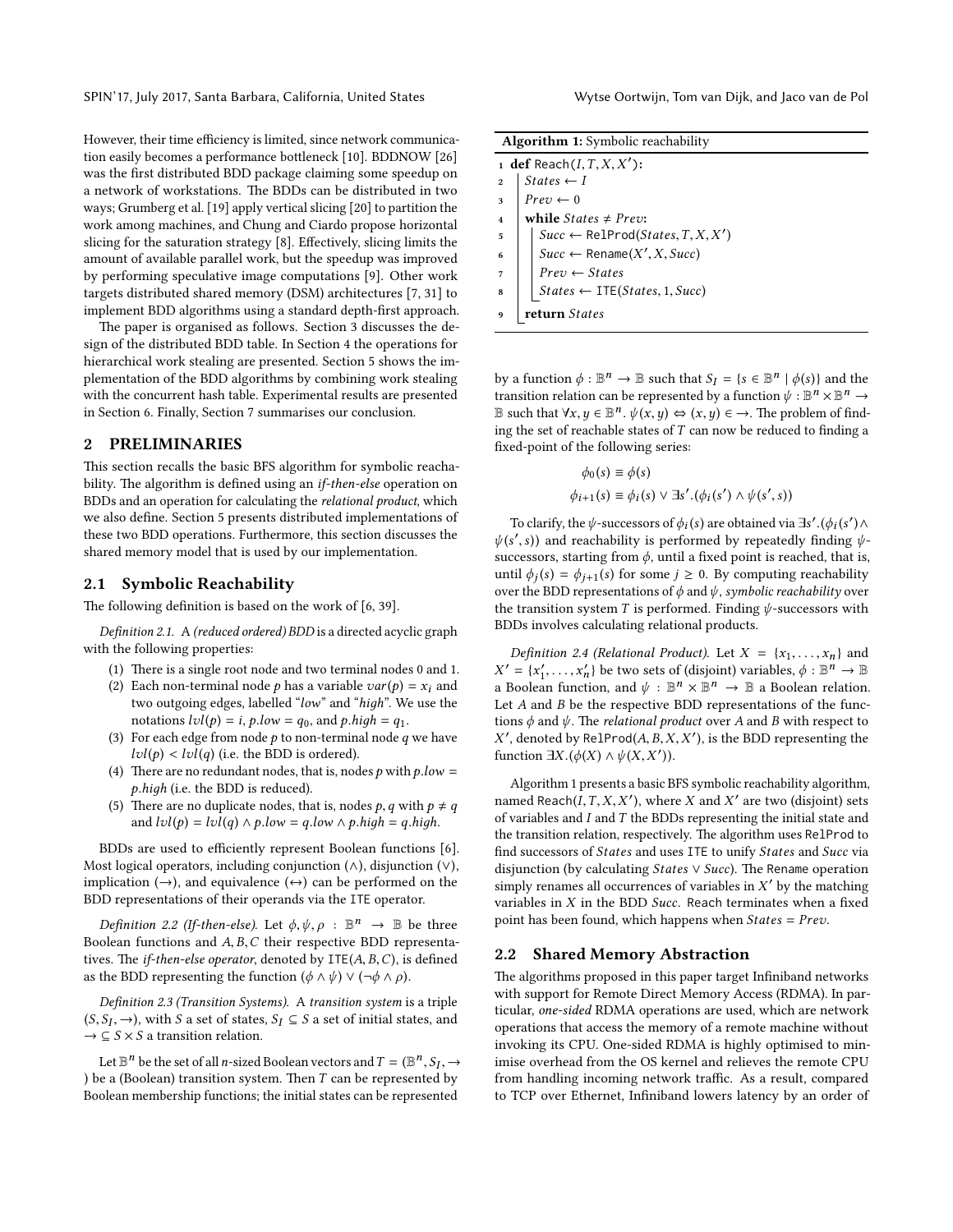Distributed Binary Decision Diagrams for Symbolic Reachability SPIN'17, July 2017, Santa Barbara, California, United States

magnitude when using one-sided RDMA [\[29\]](#page-9-7). This motivated a renewed attempt to directly distribute BDD operations.

On top of this network model sits a Partitioned Global Address Space (PGAS) [\[11\]](#page-9-23) software layer that provides the required sharedmemory abstraction to our BDD algorithms. PGAS combines the shared and distributed memory models and thereby exposes datalocality. The PGAS abstraction allows to allocate memory uniformly over a network of machines and provides a shared-memory interface to this memory. All machine-local memory accesses are then handled by the local CPU and all remote memory accesses are translated to one-sided RDMA operations.

We now introduce some notation. In a PGAS environment with *n* threads, named  $t_0, \ldots, t_{n-1}$ , a shared array B can be uniformly allocated if B can be indexed B[0], ..., B[ $kn-1$ ] for some  $k > 0$ . The PGAS abstraction distributes <sup>B</sup> equally over the n threads, so that each thread owns  $k$  consecutive entries of B. For any thread  $t_i$  we write  $t_i$ .  $B[0], \ldots, t_i$ .  $B[k-1]$ , or simply  $t_i$ . B to denote the k entries of B owned by  $t_i$ . To distribute B the PCAS abstraction allocates of B owned by  $t_i$ . To distribute B, the PGAS abstraction allocates<br>memory on each machine according to the thread layout, so that memory on each machine according to the thread layout, so that the may benefit from exploiting data-locality and the block symmetry  $B$  is *local memory* for the thread  $t_i$ . As an advantage, threads<br>ay benefit from exploiting data-locality and the block symmetry makes programming easier. Standard reads and writes on shared memory, written "val  $\leftarrow$  B[j]" and "B[j]  $\leftarrow$  val" for some index  $j$ , are handled locally by the CPU if  $B[j]$  is local, or via one-sided RDMA in case  $B[j]$  is in remote memory. An atomic cas( $B[j], c, v$ ) operation is used to prevent races, which takes a shared memory location  $B[j]$  and writes v to  $B[j]$  only if  $B[j]$  contains c. The value at location  $B[i]$  prior to calling cas is returned.

We use PGAS in a distributed setting, but heterogeneous and NUMA-aware architectures are also supported. All threads compute in a Single Program Multiple Data (SPMD) fashion.

### <span id="page-2-0"></span>3 DISTRIBUTED UNIQUE TABLE

The two central data structures of modern BDD packages are the unique table and the operation cache (sometimes called the computed table) [\[37\]](#page-9-24). The unique table contains all BDD nodes and is used to avoid duplication. The operation cache stores results of previous BDD operations and is used to avoid repetitive work, which is key to efficient BDD manipulation. Both these tables are implemented as hash tables. Since BDD operations are very memory intensive, a scalable hash table design is crucial for a scalable BDD package.

The major challenge for a *distributed* BDD package is distributing the unique table and operation cache over the network so that their entries can be accessed with minimal access times by any worker needing them. Our approach is to distribute the hash tables by using the PGAS abstraction. One-sided RDMA is exploited to minimise the overhead of finds and inserts. Moreover, an adaptive hashing strategy is used to dynamically adjust and reduce the required number of RDMA operations, based on the load-factor. This improves hash table access-times and increases the scalability.

Related work includes Pilaf [\[29\]](#page-9-7), Nessie [\[36\]](#page-9-8), and FaRM [\[15\]](#page-9-6). Pilaf is a key-value store and assumes a setting with a single server and multiple clients. Lookup operations are handled by clients via one-sided RDMA. However, to avoid read-write races all inserts are handled by the server. The Cuckoo hashing strategy is used to keep the amount of network traffic low. Nessie is a distributed hash table

<span id="page-2-1"></span>

Figure 1: The memory layout of our lockless hash table, implemented as two separate shared arrays, named data and index. The data array stores BDD nodes as 128-bit entries and the index array is used as an indexing array for data.

that improves on Pilaf by allowing clients to handle both lookups and inserts via RDMA. FaRM implements a hash table that uses a variant of Hopscotch hashing that is more efficient than Cuckoo hashing in terms of required network operations. FaRM aims to minimise latency, but at the cost of CPU activity.

Our approach improves by using linear probing instead of Cuckoo hashing or Hopscotch hashing [\[30\]](#page-9-25). Since linear probing examines buckets that are consecutive in memory, a range of buckets can be obtained with a single RDMA operation and then examined in local memory. As the load-factor increases, our hashing strategy also increases the range of buckets obtained by the RDMA operation. This approach reduces network traffic when the load-factor increases and thus contributes to the scalability. In contrast, Cuckoo hashing already requires multiple RDMA reads per probe and Hopscotch hashing becomes less efficient when the load-factor increases [\[30\]](#page-9-25).

The remaining section discusses the unique table, in particular its memory layout and the operations for finding and inserting BDD nodes. The operation cache can be implemented as a simplified version of the unique table and is discussed in [Section 5.](#page-5-0)

#### 3.1 Memory Layout

[Figure 1](#page-2-1) shows the memory layout of the unique table, which is implemented as two separate arrays, named index and data. The data array contains BDD nodes and index is used as an indexing array for data. Both arrays are uniformly distributed over all machines in the network via the shared-memory PGAS abstraction.

Using two separate arrays has multiple advantages for BDD packages [\[35,](#page-9-26) [40\]](#page-9-27). Firstly, this design allows garbage collection to be implemented efficiently, as reorganising index can be done without affecting the entries of data. Secondly, this design allows to save on RDMA operations by restricting hash table insertions to only write to local memory regions of data. To make this work, data maintains the invariant of a global-read, local-write array; each thread  $t_i$  may read any part of data but is only permitted to write in its *local* block  $t_i$  data. The index array is then used as a global indexing array: in contrast to data, each thread may atomically indexing array; in contrast to data, each thread may atomically write to every entry in index via compare-and-swap.

[Figure 1](#page-2-1) shows that every BDD node B stored in data is stored as an 128-bit entry and consists of four components. The  $B.var$ component holds the BDD variable and the components B.hiдh and  $B$ .low represent the high edge and low edge of  $B$ , respectively. The high- and low edges are simply addresses to other entries in data. The last component,  $B_{\cdot}$  comp, holds a single bit for representing complement edges [\[28\]](#page-9-28). If B.comp is set, B is negated by switching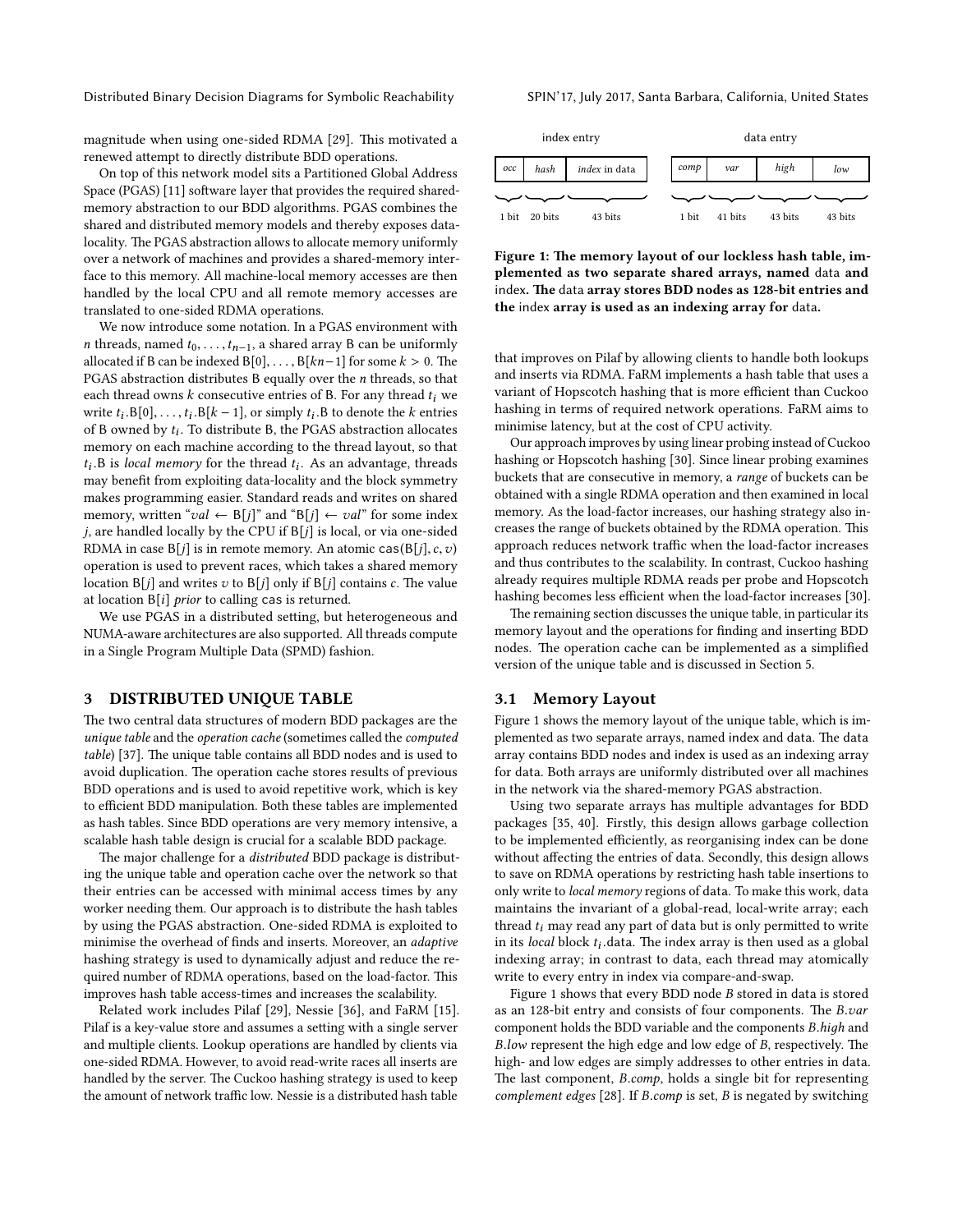|  | <b>Algorithm 2:</b> Lookups and Inserts (on thread $t_i$ ) |  |  |  |
|--|------------------------------------------------------------|--|--|--|
|  |                                                            |  |  |  |

<span id="page-3-10"></span><span id="page-3-9"></span><span id="page-3-6"></span><span id="page-3-5"></span><span id="page-3-4"></span><span id="page-3-3"></span><span id="page-3-2"></span>

|                         | 1 <b>def</b> $t_i$ .Lookup0rInsert( <i>B</i> ):                    |  |  |  |  |  |  |  |  |  |
|-------------------------|--------------------------------------------------------------------|--|--|--|--|--|--|--|--|--|
| $\overline{2}$          | $data[t_i.loadpos] \leftarrow B$                                   |  |  |  |  |  |  |  |  |  |
| 3                       | $range size \leftarrow CurrentRange()$                             |  |  |  |  |  |  |  |  |  |
| $\overline{\mathbf{A}}$ | for $j \leftarrow 0$ to threshold:                                 |  |  |  |  |  |  |  |  |  |
| 5                       | $range \leftarrow \text{FetchRange}(j, range size)$                |  |  |  |  |  |  |  |  |  |
| 6                       | for $k \leftarrow 0$ to rangesize - 1:                             |  |  |  |  |  |  |  |  |  |
| 7                       | <b>if</b> range[ $k$ ].occ:                                        |  |  |  |  |  |  |  |  |  |
| 8                       | $index \leftarrow$ CheckNode(range[k], B)                          |  |  |  |  |  |  |  |  |  |
| 9                       | if $index \neq invalid$ : return $index$                           |  |  |  |  |  |  |  |  |  |
| 10                      | else                                                               |  |  |  |  |  |  |  |  |  |
| 11                      | $b \leftarrow$ MakeNewEntry( $t_i$ .localpos, B)                   |  |  |  |  |  |  |  |  |  |
| 12                      | $addr \leftarrow$ AddressOf(range[k])                              |  |  |  |  |  |  |  |  |  |
| 13                      | $b' \leftarrow \text{cas}(\text{index}[addr], \text{range}[k], b)$ |  |  |  |  |  |  |  |  |  |
| 14                      | <b>if</b> $b' = range[k]$ :                                        |  |  |  |  |  |  |  |  |  |
| 15                      | $t_i$ .localpos $\leftarrow t_i$ .localpos + 1                     |  |  |  |  |  |  |  |  |  |
| 16                      | <b>return</b> $t_i$ <i>localpos</i> – 1                            |  |  |  |  |  |  |  |  |  |
| 17                      | $index \leftarrow CheckNode(b', B)$                                |  |  |  |  |  |  |  |  |  |
| 18                      | if $index \neq invalid$ : return $index$                           |  |  |  |  |  |  |  |  |  |
|                         |                                                                    |  |  |  |  |  |  |  |  |  |
| 19                      | return full                                                        |  |  |  |  |  |  |  |  |  |

<span id="page-3-12"></span><span id="page-3-11"></span><span id="page-3-8"></span><span id="page-3-1"></span>its terminals, thereby allowing its subgraphs to be reused. As a result, BDD negations become trivial to implement.

Each entry  $b$  in index consists of three components. The first is  $b.$ occ, which is a single bit that denotes whether the entry  $b$  is occupied (currently in use). The third component is  $b.index$ , which simply holds an address to an entry in data (that is, to a BDD node). Assuming that data[ $b.index$ ] = B, the second component  $b.hash$ is a *fragment* of the hash value of  $B$ . This fragment is stored to sometimes prevent reading from data during hash table operations. For example, by inspecting b.hash it may already be clear that data[b.index] does not contain the intended BDD node. In such cases, consulting b.hash prevents an unneeded RDMA read.

## 3.2 Lookups and Inserts

Our hash table supports a single operation, named LookupOrInsert, that takes a BDD node  $B$  as argument and inserts  $B$  into data if  $B$  has not been inserted before. Testing whether data already contains B is done efficiently by consulting the index table. LookupOrInsert returns either the index of  $B$  in data, or the value "full" indicating that B has not been found nor been inserted.

[Algorithm 2](#page-3-1) shows the implementation of LookupOrInsert on thread *t<sub>i</sub>*. Recall that threads only write to parts of data that are<br>local to them. To maintain this invariant LookupOrInsert starts local to them. To maintain this invariant, LookupOrInsert starts by writing B into data[t<sub>i</sub>.localpos] on [line 2,](#page-3-2) where  $t_i$ .localpos is the position of the next free entry in the local block to data  $t_i$ 's index to the next free entry in the local block  $t_i$  data.<br>After that, the range size is determined on line 3 by i

After that, the range size is determined on [line 3](#page-3-3) by invoking CurrentRange. The range size determines the number of entries obtained from index to be examined via linear probing. CurrentRange increases the sizes of ranges when the load-factor increases. The j-th consecutive range is obtained from index via the FetchRange

|                         | <b>Algorithm 3: Retrieving BDD nodes from data</b> |    |                                                                                                                      |  |  |  |  |  |  |
|-------------------------|----------------------------------------------------|----|----------------------------------------------------------------------------------------------------------------------|--|--|--|--|--|--|
|                         | $\mathbf{1}$ def FetchNode(b):                     |    | 7 $def$ CheckNode( $b, B$ ):                                                                                         |  |  |  |  |  |  |
| $\overline{2}$          | $B \leftarrow \text{FindInCache}(b)$               | 8  | $hat{h}$ hashvalue(B)                                                                                                |  |  |  |  |  |  |
| $\overline{\mathbf{3}}$ | if $B =$ not found:                                |    | if b.hash matches hash:                                                                                              |  |  |  |  |  |  |
| $\overline{\mathbf{4}}$ | $B \leftarrow data[b.index]$<br>PutInCache(b, B)   | 10 | $\begin{array}{ c c } \hline \textbf{if } B = \texttt{FetchNode}(b): \\ \hline \textbf{return } b.index \end{array}$ |  |  |  |  |  |  |
| $\overline{5}$          |                                                    | 11 |                                                                                                                      |  |  |  |  |  |  |
| return $B$              |                                                    | 12 | return invalid                                                                                                       |  |  |  |  |  |  |

<span id="page-3-7"></span>operation on [line 5](#page-3-4) and is stored in the array range. The loop on [line 6](#page-3-5) then iterates over ranдe in the fashion of linear probing.

When considering the k-th iteration over range, if range[k] is occupied we check if B matches with data[ $range[k].index]$ , thereby determining whether  $B$  has already been inserted. This check is done via CheckNode on [line 8,](#page-3-6) whose implementation is given in [Algorithm 3.](#page-3-7) Note that CheckNode only consults data when the hash value of B matches with the hash fragment stored in  $range[k]$ . Moreover, an extra caching layer is added internally to further reduce the number of generated RDMA calls (see FetchNode).

If, however,  $range[k]$  is unoccupied the algorithm tries to claim the corresponding entry in index on [line 13.](#page-3-8) To prepare for this a new entry for index is created [\(line 11\)](#page-3-9) and the address in index corresponding to  $range[k]$  is calculated [\(line 12\)](#page-3-10). If the claim succeeds,  $t_i$ .localpos is incremented and returned on [line 16,](#page-3-11) otherwise<br>some other worker has claimed index [addr] in hetween lines 5 and some other worker has claimed index[addr] in between lines [5](#page-3-4) and [13.](#page-3-8) It may happen that the other worker inserted  $B$  at that location, therefore the check at [line 18](#page-3-12) is needed to ensure correctness.

Instead of linear probing we considered using quadratic probing for retrieving consecutive ranges (on [line 5\)](#page-3-4), as suggested by Laar-man et al. [\[23\]](#page-9-29). Quadratic probing reduces clustering, which is a known problem of linear probing. However, to preserve correctness when using quadratic probing the range sizes [\(line 3\)](#page-3-3) need to be static. We implemented both strategies but found linear probing to be more efficient in terms of generated network traffic due to the dynamic range sizes. We did not observe serious clustering issues. Nonetheless, both strategies are implemented, so if the user finds himself limited by clustering he can switch strategy.

# <span id="page-3-0"></span>4 HIERARCHICAL WORK STEALING

BDD operations are generally defined recursively. Parallel BDD packages like Sylvan apply fine-grained task parallelism by encapsulating each recursive call as a task. Every thread maintains a local task pool on which these tasks can be pushed or popped. When a thread becomes idle (runs out of tasks) it attempts to steal work from remote task pools. In this scenario the stealing thread is referred to as the thief and the targeted thread as the victim.

Many work stealing frameworks [\[17,](#page-9-30) [38\]](#page-9-31), including frameworks designed for compute clusters [\[13,](#page-9-9) [14,](#page-9-10) [27\]](#page-9-11) implement their task pools as split deques. Split deques are double-ended queues that are partitioned into a public and a private region via a dynamic split point. Thieves may only steal from the public regions of remote deques and steal operations are handled without the victim's help. Deque owners may adjust their split point to adapt the public region. However, the operations for task stealing and split point adaption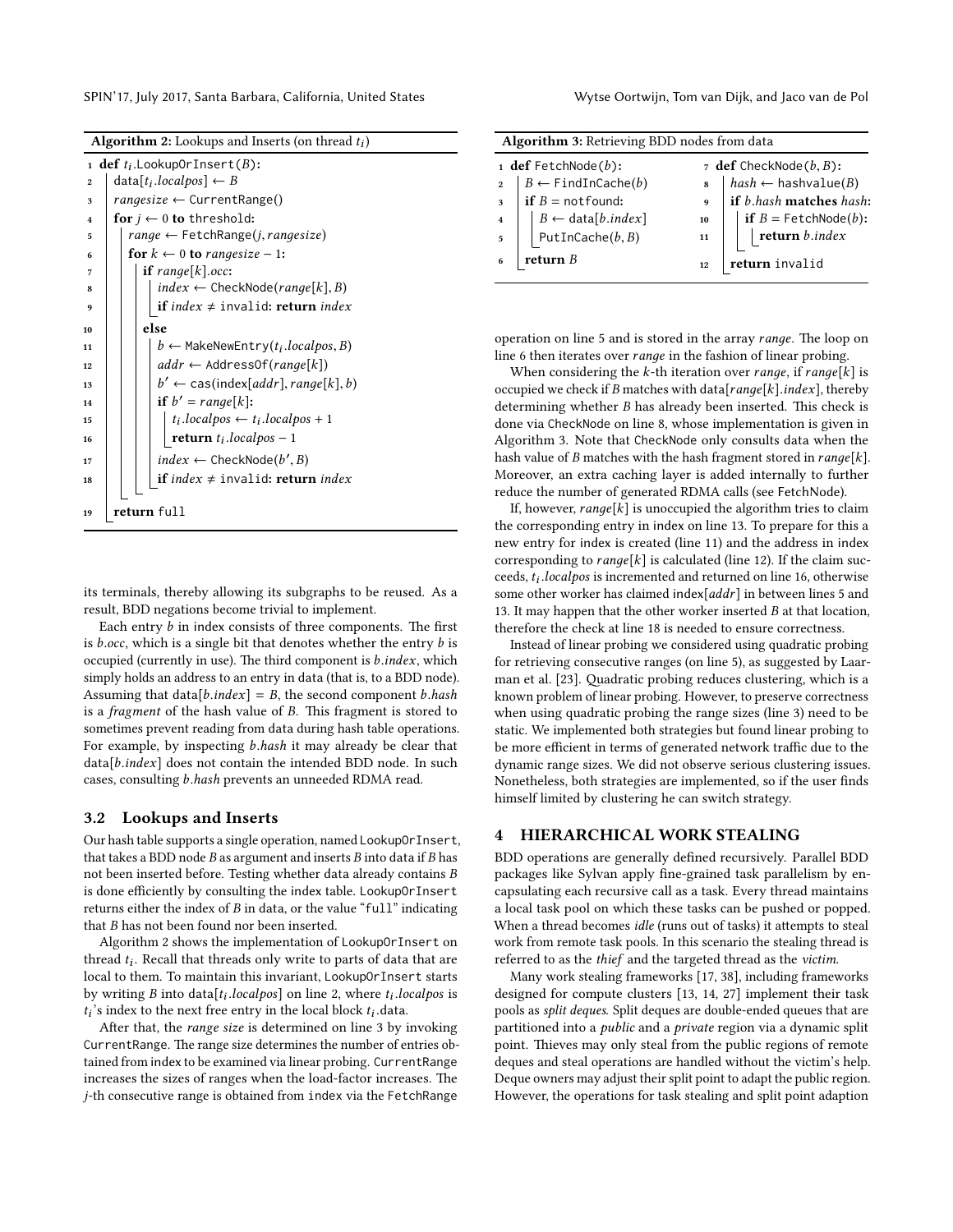Distributed Binary Decision Diagrams for Symbolic Reachability SPIN'17, July 2017, Santa Barbara, California, United States

<span id="page-4-0"></span>

Figure 2: Per-thread memory organisation for privatedeque work stealing, with  $k$  the number of entries in deque and m the size in bytes of each task.

often rely on locking for their correctness, which has negative effects on scalability, especially in a distributed setting.

For our distributed setting we designed algorithms for lockless private-deque work stealing. Private deques do not have public regions and are maintained entirely in private memory. Steal operations are performed by sending the victim a steal request and the victim responds by sending the thief part of the tasks in its deque. Compared to using split deques this approach is lockless, but requires active participation of victims. However, this is compensated for by handling steal requests while waiting for pending RDMA operations, thereby making effective use of the victim's idle-times.

Related work includes Wool [\[17\]](#page-9-30) and Lace [\[38\]](#page-9-31), which are light-weight variants of Cilk [\[5\]](#page-9-32), all frameworks for fine-grained task parallelism. The multi-core BDD package Sylvan [\[39\]](#page-9-4) demonstrates good parallel scalability in symbolic reachability by using Lace. None of these frameworks, however, considers the processing hier-archy. The cluster-based task-parallel frameworks HotSLAW [\[27\]](#page-9-11) and Scioto [\[13,](#page-9-9) [14\]](#page-9-10) target networks of multi-core machines and exploit the locality hierarchy. However, both frameworks rely on locking for their correctness, which severely impacts performance.

[Figure 2](#page-4-0) presents the per-thread memory organisation of our setting. Each thread  $t_i$  maintains a task pool  $t_i$  deque, handles<br>steal requests and responses via ty request and ty transfer, and uses steal requests and responses via  $t_i$  request and  $t_i$  transfer, and uses<br>to status for termination detection. Moreover, status can be used to ti initiate a stop-the-world scenario, for example needed by garbage  $t_i$ . status for termination detection. Moreover, status can be used to collection. Each memory component is shared, including deque, since threads are allowed to write back the results of stolen tasks directly into remote deques via one-sided RDMA.

## 4.1 Task Parallelism

Like most other frameworks for task parallelism our implementation uses the operations spawn, call, and sync to spawn and execute new tasks, and synchronise on tasks, respectively. The notation  $t_i$  spawn is used to indicate that the spawn is performed<br>by thread to (and likewise for to call and to sync). More specifically by thread  $t_i$  (and likewise for  $t_i$  call and  $t_i$  sync). More specifically,<br>t. snown(T) pushes a task T onto t. degue tail, thereby allowing other threads to steal T while  $t_i$  is working on other tasks. The  $t_i$  call(T) operation executes a task T on the calling thread to with **spawn**(T) pushes a task T onto  $t_i$  deque.tail, thereby allowing<br>ther threads to steal T while ty is working on other tasks. The tion of the time of the contract of the contract of the contract of the contract of the contract of the contract of  $\tau$  from the deque tail and executes it or returns  $\tau$ 's result in case  $\tau$  $t_i$ .call(T) operation executes a task T on the calling thread  $t_i$  with- $T$  from  $t_i$  deque.*tail* and executes it, or returns  $T$ 's result in case  $T$ <br>was stalen and the result has been written back by the thief was stolen and the result has been written back by the thief.

To illustrate the use of task parallelism, [Algorithm 4](#page-4-1) presents two (functionally equivalent) algorithms for calculating Fibonacci: a standard sequential, recursive version, FibSeq; and a task-parallel version, FibPar, in which the recursive calls are translated to tasks.

| <b>Algorithm 4:</b> Sequential and Parallel Fibonacci |                                                                                                                          |  |                                                                                                                                                                                                                                                               |  |  |  |  |  |
|-------------------------------------------------------|--------------------------------------------------------------------------------------------------------------------------|--|---------------------------------------------------------------------------------------------------------------------------------------------------------------------------------------------------------------------------------------------------------------|--|--|--|--|--|
|                                                       | 1 def $FibSeq(n)$ :<br>$6$ def FibPar $(n)$ :                                                                            |  |                                                                                                                                                                                                                                                               |  |  |  |  |  |
|                                                       | 2<br>1<br>3<br>$a \leftarrow \text{FibSeq}(n-1)$<br>4<br>$b \leftarrow \text{FibSeq}(n-2)$<br>5<br><b>return</b> $a + b$ |  | $\begin{array}{c}\n\text{?} \quad \text{if } n < 2 \text{: return } n \\ \text{s} \quad \text{spam}(\text{FibPar}, n-1) \\ \text{s} \quad \text{?} \quad \text{``call}(\text{FibPar}, n-2) \\ \text{?} \quad \text{return } r + \text{sync}() \\ \end{array}$ |  |  |  |  |  |
|                                                       |                                                                                                                          |  |                                                                                                                                                                                                                                                               |  |  |  |  |  |
|                                                       |                                                                                                                          |  |                                                                                                                                                                                                                                                               |  |  |  |  |  |
|                                                       |                                                                                                                          |  |                                                                                                                                                                                                                                                               |  |  |  |  |  |
|                                                       |                                                                                                                          |  |                                                                                                                                                                                                                                                               |  |  |  |  |  |

<span id="page-4-1"></span>Technically, the task-parallel version starts by assigning the initial task "(FibPar,  $n$ )" to the thread  $t_0$ . All other threads eagerly attempt to obtain work via steal operations and eventually succeed. Due to the stack-like invocations of  $\text{spam}$  and  $\text{sync}, t_0$  is also the last thread to execute a task. When this happens  $t_0$  writes "done" to terminate. Finally, every thread  $t_i$  terminates when it reads "done"<br>in  $t_i$  status status on every thread  $t_i$ , thereby indicating that they may also<br>rminate. Finally, every thread to terminates when it reads "done" in  $t_i$  status.

#### 4.2 Work Stealing

The stealing procedure is handled internally by two operations. The first is  $t_i$ . steal(*j*), called by a thief  $t_i$  to attempt a steal from a chosen victim thread  $t_i$ . The second operation is  $t_i$ . communicate() chosen victim thread  $t_j$ . The second operation is  $t_j$ . communicate()<br>and is used by the victim  $t$ : to bandle the steal request. The following and is used by the victim  $t_i$  to handle the steal request. The following three steps are taken when a thread  $t_i$  attempts to steal from  $t_j$ :

- (1) Thread  $t_i$  invokes steal(*j*), which atomically writes a<br>"(steal i)" message into type request by applying  $\cos H \cos$ "(steal, *i*)" message into  $t_j$  request by applying cas. If cases succeeds to write until to be written a response to to transf succeeds,  $t_i$  waits until  $t_j$  has written a response to  $t_i$  transfer.<br>Waiting is done by continuously polling on  $t_i$  transfer Waiting is done by continuously polling on  $t_i$  transfer.<br>Thread thin wokes communicate(), which simply chec
- (2) Thread  $t_j$  invokes communicate(), which simply checks<br>if types contains a "/cteal i)" message. In that case if  $t_j$  request contains a "(steal, i)" message. In that case,<br>if  $t_j$  deque head holds a task  $T$  that can be stolen, then if  $t_j$  deque *head* holds a task  $T$  that can be stolen, then  $t_j$  writes a "/response  $T$ )" message into  $t_j$  transfer, other  $t_j$  writes a "(response,  $T$ )" message into  $t_i$  transfer, other-<br>wise an empty message "(response)" is written back. To wise an empty message "(response)" is written back. To minimise latency and idle-times of both thieves and victims, communicate is called as often as possible, mostly while waiting for pending RDMA operations.
- (3) Thread  $t_i$  receives a "response" message from  $t_j$ . If it contains a took  $T$  then  $T$  is executed and its result is written to tains a task  $T$ , then  $T$  is executed and its result is written to the original task entry in  $t_j$  deque. Otherwise,  $t_i$  searches<br>for another victim and trise again for another victim and tries again.

Successful steals require merely three one-sided RDMA writes (1.5 network round-trips): one for the atomic write to  $t_j$  request,<br>one for writing to t, transfer and one for writing back the result one for writing to  $t_i$  transfer, and one for writing back the result<br>to the degue Eurthermore, communicate is non-blocking, meaning to  $t_j$ .deque. Furthermore, communicate is non-blocking, meaning<br>that it does not wait for PDMA operations to complete before that it does not wait for RDMA operations to complete before returning. Therefore, handling steals requires only a very small amount of work and most overhead for stealing resides at steal.

#### 4.3 Victim Selection

Before a thief performs a  $\text{steal}(j)$  operation it has to select a victim thread  $t_j$ . The victim selection procedure keeps the processing<br>hierarchy into account meaning that the thief prefers to select a hierarchy into account, meaning that the thief prefers to select a victim that is physically close to it. By doing so, network traffic as well as the idle-times of thieves are further reduced. Hierarchical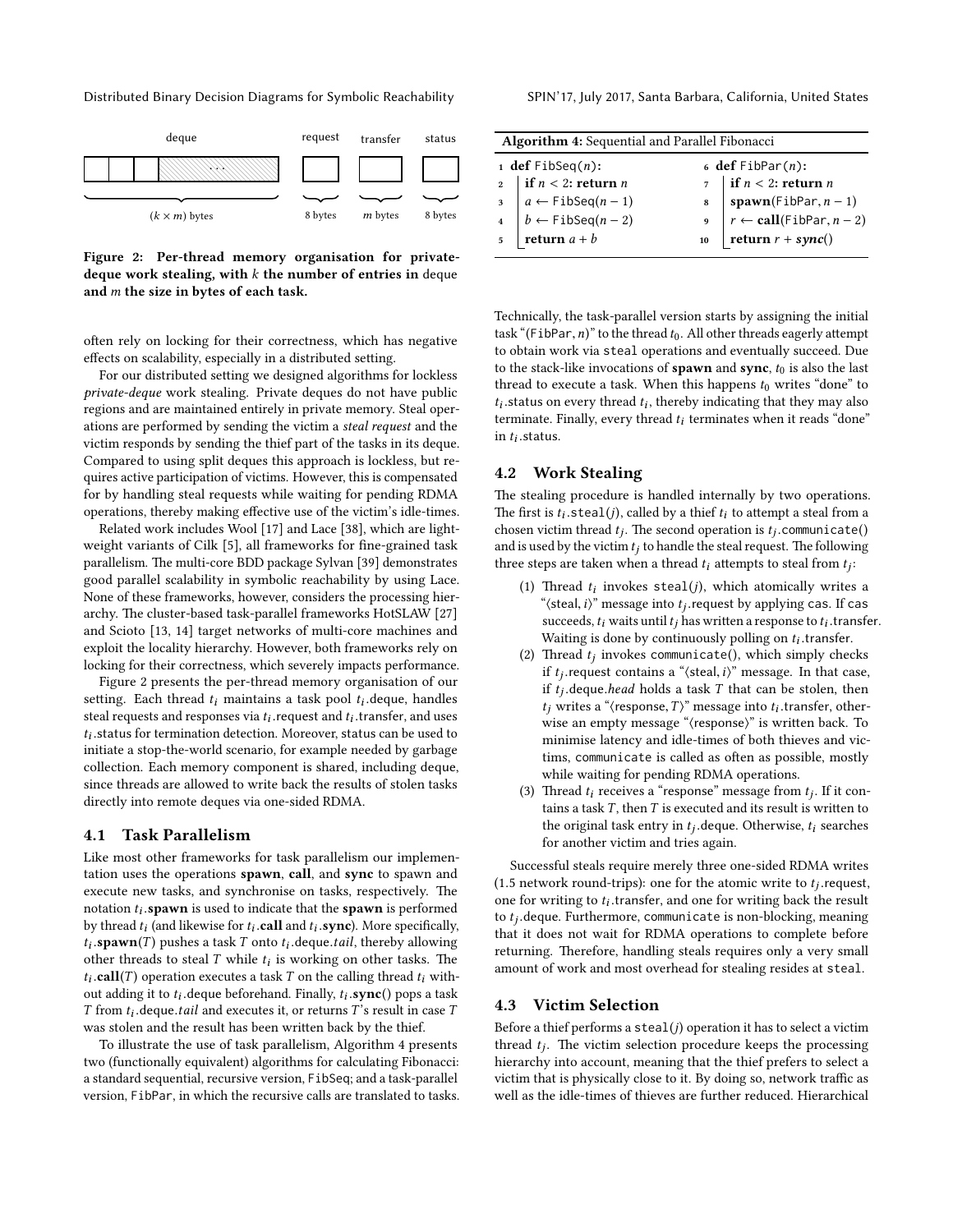victim selection has also been shown to achieve better performance compared to a purely randomised victim selection strategy [\[27\]](#page-9-11).

Our victim selection procedure first uses leapfrogging [\[41\]](#page-9-33), a strategy in which victims steal back from their thieves and thereby obtain part of their original work. An advantage is that leapfrogging limits space requirements of deques to the size required for sequential execution [\[18\]](#page-9-34). If leapfrogging fails, victims are randomly selected by considering the processing hierarchy. More specifically, every thread  $t_i$  maintains four disjoint sets  $t_i$ .dom<sub>i</sub> with  $j \in \{0, \ldots, 3\}$  of thread identifiers that represent the process-<br>ing bigraphy from t<sup>2</sup>s perspective. These sets are constructed so ing hierarchy from  $t_i$ 's perspective. These sets are constructed so<br>that  $t_i$  dom:  $\subseteq$  10 = n = 1) with n the number of active threads that  $t_i \cdot dom_j \subseteq \{0, \ldots, n-1\}$  with *n* the number of active threads,<br>and are defined so that all threads in t: dom: shave higher memory and are defined so that all threads in  $t_i$  dom<sub>k+1</sub> have higher memory<br>access times than threads in  $t_i$  dom<sub>k</sub> relative to  $t_j$ . Before consider access times than threads in  $t_i \cdot dom_k$  relative to  $t_i$ . Before considering victims in  $t_i$  domes a thief  $t_i$  first attenuate  $|t_i|$  domes attenuate ering victims in  $t_i$ ,  $dom_{k+1}$ , a thief  $t_i$  first attempts  $|t_i$ ,  $dom_k|$  steal<br>attempts on victims randomly selected from  $t_i$ ,  $dom_i$ . ering victims in  $t_i$  *aom<sub>k+1</sub>*, a ther  $t_i$  first attempts  $|t_i|$ <br>attempts on victims randomly selected from  $t_i$  *.dom<sub>k</sub>*.<br>Min et al. show that *steal-many* strategies i.e. stealii

Min et al. show that *steal-many* strategies, i.e. stealing more than one task per steal operation may improve scalability [\[27\]](#page-9-11). Stealmany strategies may be beneficial when stealing from threads with high memory access times, for example from threads in t<sub>i</sub> .dom<sub>3</sub>. We<br>experimented with several steal-many strategies, including stealexperimented with several steal-many strategies, including stealhalf and hierarchical-adapted stealing [\[27\]](#page-9-11). However, in case of BDD operations we observed that skews occur in load-balancing, which negatively impact scalability. We found that a simple steal-1 strategy performs best for BDD operations.

## <span id="page-5-0"></span>5 DISTRIBUTED REACHABILITY ANALYSIS

This section discusses the unique table and the distributed implementations of the operations needed to perform reachability, ITE and RelProd. Both these operations apply private-deque work stealing and use the distributed hash table discussed earlier. Note that all these components can be reused to implement other BDD operations or to support alternative decision diagram variants.

During distributed symbolic reachability, each thread holds a copy of the fixed (partitioned) transition relation in local memory to save on network operations. The alternative would be having a single shared transition relation, implemented on the PGAS abstraction, but then certain parts of data and thereby certain machines may become hotspots. We implemented both but the local memory variant shows clear performance benefits.

#### 5.1 Operation Cache

The task-parallel implementations of ITE and RelProd rely on dynamic programming to achieve a polynomial time complexity. The intermediate results of their computations are therefore stored in a global operation cache. The operation cache is implemented as a lossy hash table similar to the one described in [Section 3.](#page-2-0) Finding and inserting a task  $T$  is done via two separate operations: FindInCache(T) and PutInCache(T). The main difference with LookupOrInsert is that hash collisions are not resolved; instead of obtaining a range of entries, only a single entry is considered and collisions are handled simply by overwriting the colliding entry.

Like in [Section 3](#page-2-0) two separate shared arrays are used to implement the underlying hash table, named cacheindex and cachedata. The cachedata array stores the actual tasks and cacheindex is a global indexing array for cachedata. Furthermore, cachedata is

<span id="page-5-7"></span><span id="page-5-6"></span><span id="page-5-5"></span><span id="page-5-4"></span><span id="page-5-3"></span><span id="page-5-2"></span>

| <b>Algorithm 5:</b> If-then-else (see also Definition 2.2) |                                                                                                             |  |  |  |  |  |  |
|------------------------------------------------------------|-------------------------------------------------------------------------------------------------------------|--|--|--|--|--|--|
|                                                            | 1 def ITE $(b_I, b_T, b_F)$ :                                                                               |  |  |  |  |  |  |
| $\bf{2}$                                                   | if $b_I = 1$ : return $b_T$                                                                                 |  |  |  |  |  |  |
| 3                                                          | if $b_I = 0$ : return $b_E$                                                                                 |  |  |  |  |  |  |
| $\overline{\mathbf{4}}$                                    | $index \leftarrow$ FindInCache(ITE, $b_I, b_T, b_E$ )                                                       |  |  |  |  |  |  |
| 5                                                          | if $index = notfound$ :                                                                                     |  |  |  |  |  |  |
| 6                                                          | do in parallel:                                                                                             |  |  |  |  |  |  |
| 7                                                          |                                                                                                             |  |  |  |  |  |  |
| 8                                                          | $\begin{array}{ l} B_I \leftarrow \textsf{GetNode}(b_I) \ B_T \leftarrow \textsf{GetNode}(b_T) \end{array}$ |  |  |  |  |  |  |
| 9                                                          | $B_E \leftarrow$ GetNode $(b_E)$                                                                            |  |  |  |  |  |  |
| 10                                                         | $x \leftarrow$ TopVariable( $B_I, B_T, B_F$ )                                                               |  |  |  |  |  |  |
| 11                                                         | $\langle b_I^0, b_I^1 \rangle \leftarrow \langle \textsf{Low}(B_I, x), \textsf{High}(B_I, x) \rangle$       |  |  |  |  |  |  |
| 12                                                         | $\langle b_T^0, b_T^1 \rangle \leftarrow \langle \textsf{Low}(B_T, x), \textsf{High}(B_T, x) \rangle$       |  |  |  |  |  |  |
| 13                                                         | $\langle b_F^0, b_F^1 \rangle \leftarrow \langle \textsf{Low}(B_E, x), \textsf{High}(B_E, x) \rangle$       |  |  |  |  |  |  |
| 14                                                         | <b>spawn</b> (ITE, $b_T^0$ , $b_T^0$ , $b_F^0$ )                                                            |  |  |  |  |  |  |
| 15                                                         | high $\leftarrow$ call(ITE, $b_I^1, b_T^1, B_F^1$ )                                                         |  |  |  |  |  |  |
| 16                                                         | $low \leftarrow sync()$                                                                                     |  |  |  |  |  |  |
| 17                                                         | $B \leftarrow$ MakeNewNode(x, high, low)                                                                    |  |  |  |  |  |  |
| 18                                                         | $index \leftarrow \text{LookupOrInsert}(B)$                                                                 |  |  |  |  |  |  |
| 19                                                         | PutInCache(ITE, $b_I$ , $b_T$ , $b_F$ , index)                                                              |  |  |  |  |  |  |
| 20                                                         | <b>return</b> index                                                                                         |  |  |  |  |  |  |

<span id="page-5-12"></span><span id="page-5-11"></span><span id="page-5-10"></span><span id="page-5-9"></span><span id="page-5-8"></span><span id="page-5-1"></span>a global-read, local-write array; by executing  $t_i$ . Put InCache(T) the thread to incerts the given tosk  $T$  locally into to cachedata. It the thread  $t_i$  inserts the given task  $T$  *locally* into  $t_i$  cachedata. It would be possible to implement the operation cache as a single shared array, but this would make PutInCache more expensive in terms of network traffic since task sizes may be variable. Currently, PutInCache generates at most one RDMA write. FindInCache generates at most two RDMA reads for successful lookups. Unsuccessful cache lookups require only a single RDMA read.

#### 5.2 If-then-else

[Algorithm 5](#page-5-1) presents a simplified implementation for the ITE operation for BDDs. The algorithm takes three references to BDD nodes (entries in index) as input, named  $b_I$ ,  $b_T$ , and  $b_E$ , that represent the three operands to be considered (resp. "if" "then" and "else") three operands to be considered (resp. "if", "then", and "else").

ITE starts by considering terminal cases (lines [2](#page-5-2) and [3\)](#page-5-3). If  $b_I$  is not<br>arminal node, the operation cashe is consulted on line 4. This prea terminal node, the operation cache is consulted on [line 4.](#page-5-4) This prevents duplicate work in case the result of computing  $\text{ITE}(b_I, b_T, b_E)$ <br>has already been calculated and stored in the cashe. If this is not has already been calculated and stored in the cache. If this is not the case, the three BDDs referred to by  $b_I$ ,  $b_T$ , and  $b_E$  are asyn-<br>chronously obtained (lines 6 to 9) and their cofactors determined chronously obtained (lines [6](#page-5-5) to [9\)](#page-5-6) and their cofactors determined (lines [10](#page-5-7) to [13\)](#page-5-8). Afterwards, ITE is recursively applied via task parallelism on lines [14](#page-5-9) to [16.](#page-5-10) Finally, the resulting BDD is inserted into the hash table [\(line 18\)](#page-5-11) and added to the operation cache [\(line 19\)](#page-5-12).

The ITE implementation as shown in [Algorithm 5](#page-5-1) uses a number of auxiliary functions. The function  $High(B, x)$  is used to follow an edge of a given BDD node  $B$  along the variable  $x$ . More specifically, if  $B-var = x$ , then  $B.high$  is returned, otherwise the edge is not followed and the address of  $B$  in data is returned instead. The function  $Low(B, x)$  works like High but follows the low edge instead. TopVariable( $B_0, \ldots, B_k$ ) determines the top variable of the given<br>sequence of BDD podes according to the global variable ordering sequence of BDD nodes according to the global variable ordering.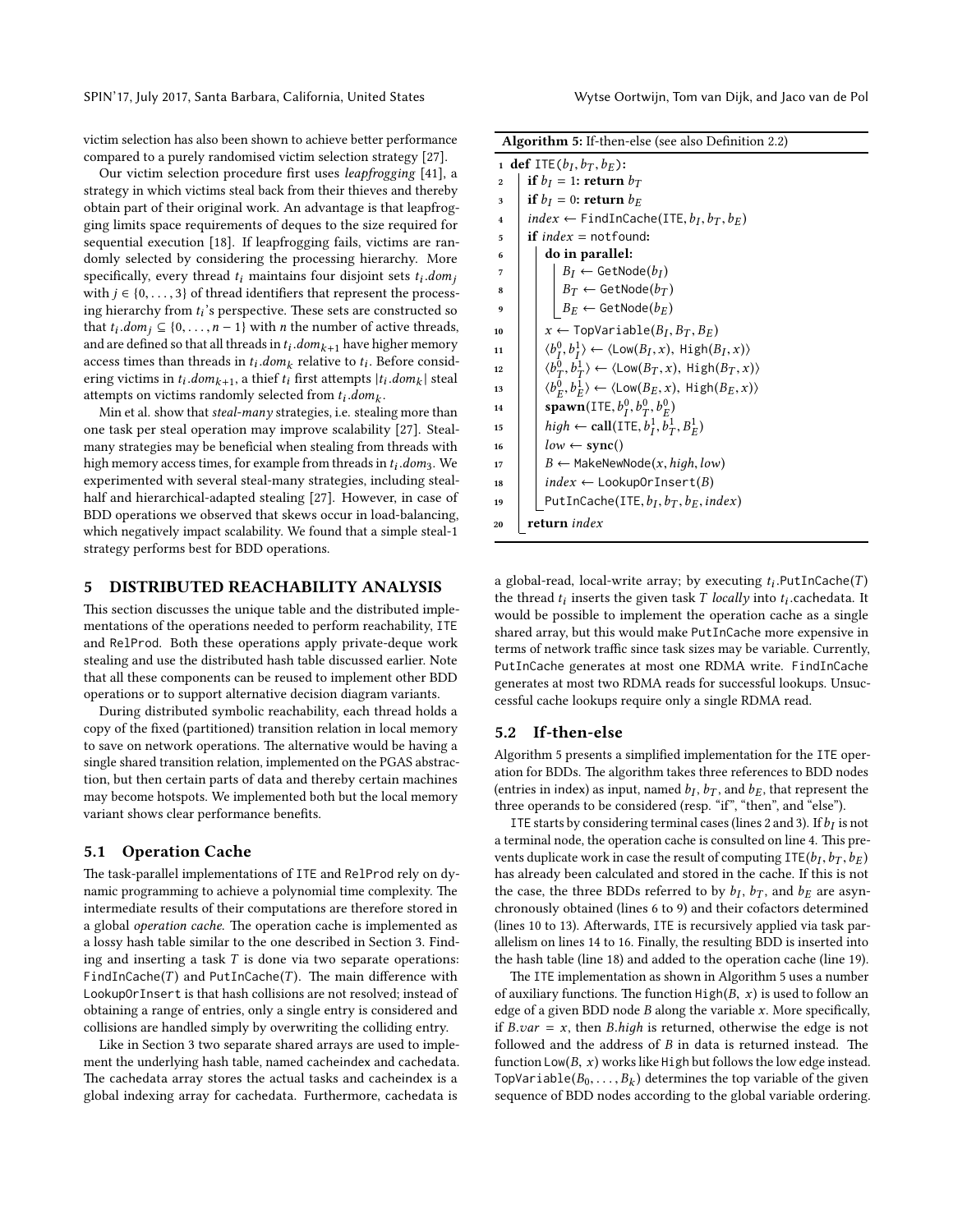Distributed Binary Decision Diagrams for Symbolic Reachability SPIN'17, July 2017, Santa Barbara, California, United States

<span id="page-6-10"></span><span id="page-6-9"></span><span id="page-6-8"></span><span id="page-6-5"></span><span id="page-6-4"></span><span id="page-6-3"></span><span id="page-6-2"></span>

| 1                | <b>def</b> RelProd( $b_{\phi}, b_{\psi}, X$ ):                                                                                                                                  |
|------------------|---------------------------------------------------------------------------------------------------------------------------------------------------------------------------------|
| $\boldsymbol{2}$ | if $b_{\phi} = 1 \wedge b_{\psi} = 1$ : return 1                                                                                                                                |
| 3                | if $b_{\phi} = 0 \vee b_{\psi} = 0$ : return 0                                                                                                                                  |
| $\overline{4}$   | $index \leftarrow \text{FindInCache(RelProd}, b_{\phi}, b_{\psi}, X)$                                                                                                           |
| 5                | <b>if</b> $index = notfound$ :                                                                                                                                                  |
| 6                | do in parallel:                                                                                                                                                                 |
| 7                | $B_{\phi} \leftarrow$ GetNode $(b_{\phi})$                                                                                                                                      |
| 8                | $B_{\psi} \leftarrow \textsf{GetNode}(b_{\psi})$                                                                                                                                |
| 9                | $x \leftarrow \text{TopVariable}(B_{\phi}, B_{\psi})$                                                                                                                           |
| 10               | $\langle b_\phi^0, b_\psi^0 \rangle \leftarrow \langle \text{Low}(B_\phi, x), \text{ Low}(B_\psi, x) \rangle$                                                                   |
| 11               | $\langle b^1_{\phi}, b^1_{\psi} \rangle \leftarrow \langle \text{High}(B_{\phi}, x), \ \text{High}(B_{\psi}, x) \rangle$                                                        |
| 12               | if $x \in X$ :                                                                                                                                                                  |
| 13               | do in parallel:                                                                                                                                                                 |
| 14               |                                                                                                                                                                                 |
| 15               | $\begin{array}{l} \left  \begin{array}{l} B^0_\psi \leftarrow \text{GetNode}(b^0_\psi) \\ B^1_\psi \leftarrow \text{GetNode}(b^1_\psi) \end{array} \right. \end{array} \right.$ |
| 16               | $\texttt{spam}(\text{RelProd}, b^0_\phi, \text{Low}(B^0_\psi, x), X)$                                                                                                           |
| 17               | $\texttt{spam}(\textsf{RelProd}, b^1_\phi, \textsf{High}(B^0_\psi, x), X)$                                                                                                      |
| 18               | $\texttt{spam}(\text{RelProd}, b^0_{\phi}, \text{Low}(B^1_{\psi}, x), X)$                                                                                                       |
| 19               | $b_{11} \leftarrow \text{call}(\text{RelProd}, b^1_{\phi}, \text{High}(B^1_{\psi}, x), X)$                                                                                      |
| 20               | $\langle b_{10}, b_{10}, b_{00} \rangle \leftarrow \langle \text{sync}(), \text{ sync}(), \text{ sync}() \rangle$                                                               |
| 21               | spawn(ITE, $b_{00}$ , 1, $b_{01}$ )                                                                                                                                             |
| 22               | $high \leftarrow \text{call}(\text{ITE}, b_{10}, 1, b_{11})$                                                                                                                    |
| 23               | $low \leftarrow sync()$                                                                                                                                                         |
| 24               | $index \leftarrow \text{FindOrPut}(\text{MakeNode}(x, high, low))$                                                                                                              |
| 25               | else                                                                                                                                                                            |
| 26               | $\texttt{spam}(\textsf{RelProd}, b^0_\phi, b^0_\psi)$                                                                                                                           |
| 27               | $high \leftarrow \text{call}(\text{RelProd}, b^1_\phi, b^1_\psi)$                                                                                                               |
| 28               | $low \leftarrow sync()$                                                                                                                                                         |
| 29               | $index \leftarrow \text{FindOrPut}(\text{MakeNode}(x, high, low))$                                                                                                              |
| 30               | PutInCache(RelProd, $b_{\phi}$ , $b_{\psi}$ , X, index)                                                                                                                         |
| 31               | return index                                                                                                                                                                    |

<span id="page-6-13"></span><span id="page-6-12"></span><span id="page-6-11"></span><span id="page-6-7"></span><span id="page-6-6"></span><span id="page-6-1"></span>Finally, the MakeNewNode $(x,b_1,b_0)$  function defines a fresh BDD node *B* such that *B*.*var* = *x*, *B*.*high* =  $b_1$ , and *B*.*low* =  $b_0$ .

The actual code implementation contains several optimisations based on ideas in [\[39\]](#page-9-4). Notably, additional terminal cases are defined so that less tasks are generated. This leads to better performance and scalability since each task may generate multiple network calls during its execution. Also, while waiting for the parallel block (lines [6](#page-5-5) to [9\)](#page-5-6) to terminate the implementation continuously calls communicate() to handle possible incoming steal requests.

#### 5.3 Relational Product

[Algorithm 6](#page-6-1) shows a simplified implementation of RelProd. Like in Definition [2.4](#page-1-2) the algorithm takes two references to BDD node as input, named  $b_{\phi}$  and  $b_{\psi}$ , as well as a set X of variables. Note that this implementation does not take a second set  $X'$  of variables as input parameter. Instead, we assume that the current-state variables input parameter. Instead, we assume that the current-state variables

 $(X)$  and next-state variables  $(X')$  are interleaved (alternated) in the global variable order. This allows us to optimise the reachability global variable order. This allows us to optimise the reachability algorithm presented in [Section 2](#page-1-3) by merging RelProd with Rename, resulting in the algorithm presented here [\[39\]](#page-9-4).

RelProd starts by considering terminal cases (lines [2](#page-6-2) and [3\)](#page-6-3) and by consulting the operation cache. If the cache does not yet contain the computational results, the BDD nodes  $B_{\phi}$  and  $B_{\psi}$  referred to by  $b_{\phi}$  and  $b_{\psi}$  are asynchronously retrieved (lines [6](#page-6-4) to [8\)](#page-6-5) and their top variable x is determined. If  $x \notin X$  the variable is not considered (as in this case  $x$  is a next-state variable) then RelProd continues by recursively considering the cofactors of  $B_{\phi}$  and  $B_{\psi}$  (lines [26](#page-6-6) to [29\)](#page-6-7). Otherwise, if  $x \in X$  the BDD nodes referred to by  $B_{\psi}$  high and  $B_{\psi}$  low are asynchronously obtained (lines [13](#page-6-8) to [15\)](#page-6-9) and all four cofactors determined. After that, RelProd is applied on the four cofactors to encode the Rename operation (lines [16](#page-6-10) to [20\)](#page-6-11), and the resulting two BDDs are joined by disjunction (lines [21](#page-6-12) to [23\)](#page-6-13).

The code implementation of [Algorithm 6](#page-6-1) is optimised in a way similar to ITE, for example by defining extra terminal cases.

## <span id="page-6-0"></span>6 EXPERIMENTAL EVALUATION

We evaluated our approach by performing reachability over a large collection of models, 415 in total, taken from the well-known BEEM benchmark set [\[32\]](#page-9-35) and from the Model Checking Contest 2016 (MCC'2016) problem set [\[22\]](#page-9-36). To increase performance, all these models have a partitioned transition relation [\[39\]](#page-9-4). The experiments have been performed on the DAS-5 compute cluster [\[3\]](#page-9-37), thereby using up to 32 nodes, each having 16 CPU cores (Intel E5-2630v3) and 64 GB internal memory, connected via a 48 Gb/s Mellanox Infiniband network. Every node runs CentOS 7.1.1503 with kernel version 3.10.0. To measure scalability along the number of machines, each model has been benchmarked in multiple configurations (five in total), ranging from single-machine sequential runs to executions with 32 machines, 16 threads each. We repeated each experiment at least three times and considered the average measurements, which resulted in more than 18.800 experimental runs. The entire benchmarking effort took roughly one month in total.

The BDD algorithms and the shared data structures have all been implemented in Berkeley UPC, version 2.22.3. The full source code and all experimental data can be found at: https://github.com/ [utwente-fmt/distbdd-spin17.git.](https://github.com/utwente-fmt/distbdd-spin17.git) We compiled the implementation using the command options upcc -network=mxm -opt -0, thereby employing Infiniband verbs (one-sided RDMA) as well as enabling the Mellanox Messaging Accelerator (MXM) [\[2\]](#page-9-38) library.

We use  $T_m^t$  to denote the average measured wall-clock time in<br>configuration with m machines, each having t parallel threads a configuration with  $m$  machines, each having  $t$  parallel threads (so  $m \times t$  threads in total). We also compare our implementation with Sylvan, the current state-of-the-art parallel BDD package [\[40\]](#page-9-27). With  $S_t$  we denote the average measured wall-clock time using Sylvan with  $t$  workers. In every run we used a time-out of  $3600$ seconds and we limited memory usage to 16 GB per machine.

For every single-machine run we switched to quadratic probing as the collision strategy for the unique table. For parallel runs we found quadratic probing to be more efficient, since linear probing often introduces at least some clustering. However, for distributed runs the effects of clustering are outweighed by the performance gains of the dynamic range sizes.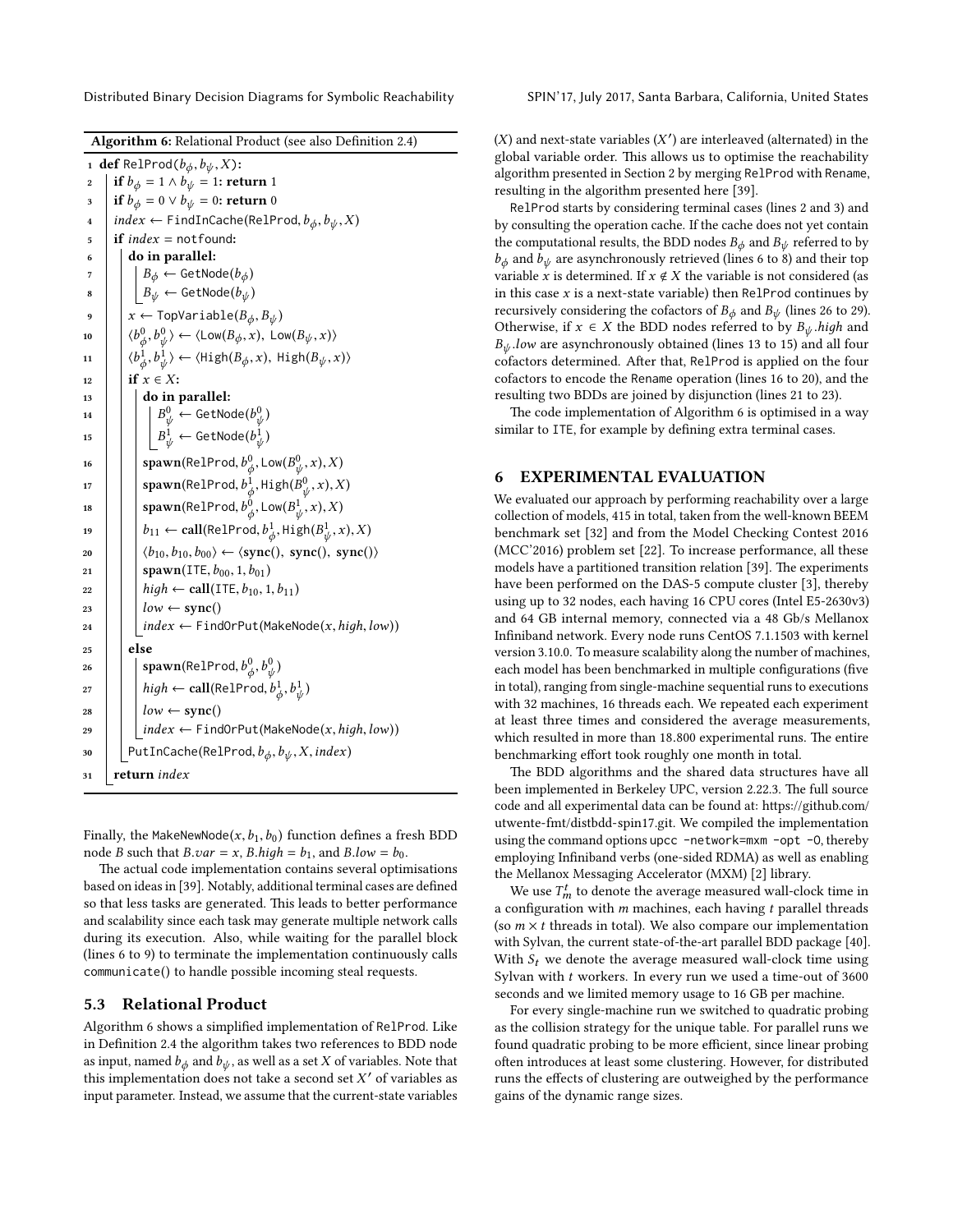<span id="page-7-0"></span>

(a) Comparison between single-threaded runs  $(T_1^1)$  and speedup<br>with respect to 22 moshing distributed runs  $(T_1^{16})$ . Only REEM with respect to 32-machine distributed runs ( $T_{32}^{16}$ ). Only BEEM<br>models are sonsidered models are considered.



(c) Comparison between  $T_1^{16}$  (16-threaded parallel runs) and<br>enordup with recognition  $T_1^{16}$  (22 mosting distributed runs) speedup with respect to  $T_{32}^{16}$  (32-machine distributed runs). BEEM models are depicted as circles and Petri nets as squares.



(b) Comparison between two-machine distributed runs, each using one thread  $(T_2^1)$  and the speedup with respect to 32-machine<br>distributed was  $(T^{16})$ . Only PEEM we delegan considered distributed runs ( $T_{32}^{16}$ ). Only BEEM models are considered.



(d) Comparison between  $T_2^{16}$  (2-machine distributed runs) and<br>enordup with recognition  $T_2^{16}$  (22 machine distributed runs) speedup with respect to  $T_{32}^{16}$  (32-machine distributed runs). BEEM models are depicted as circles and Petri nets as squares.

Figure 3: Experimental results of performing reachability over all BEEM models and Petri nets that did not time out. These four comparisons show that large model sizes correlate to better performance, both parallel (left) and distributed (right).

<span id="page-7-1"></span>

Figure 4: Speedups of performing reachability over two BEEM models: adding.5 (left) and anderson.8 (right). The speedups are calculated as  $T_1^1/T_m^t$  by scaling along the num-<br>her m of machines and the number t of threads per machine  $\frac{1}{b}$  or  $m$  of machines and the number t of threads per machine.

#### 6.1 Experimental Results

[Figure 3](#page-7-0) shows speedup graphs that relate the sizes of models to parallel and distributed performance. Note that Figures [3a](#page-7-0) and [3b](#page-7-0) only contain BEEM models. Since the Petri net models are generally much larger than BEEM models we only considered parallel (16 threaded) configurations while benchmarking with Petri nets.

The lowest speedups are obtained by the models with the smallest state spaces. This is because the amount of computation performed per fixed point iteration is small, which negatively impacts scalability since threads implicitly synchronise after each iteration. The largest models scale best since each iteration involves a fair amount of computational work, enough to keep all threads occupied.

[Figure 3a](#page-7-0) shows that many of the larger BEEM models reach speedups of 10x to 20x compared to single-threaded runs. The largest speedup is obtained by adding.6, namely 51.1x. [Figure 3c](#page-7-0)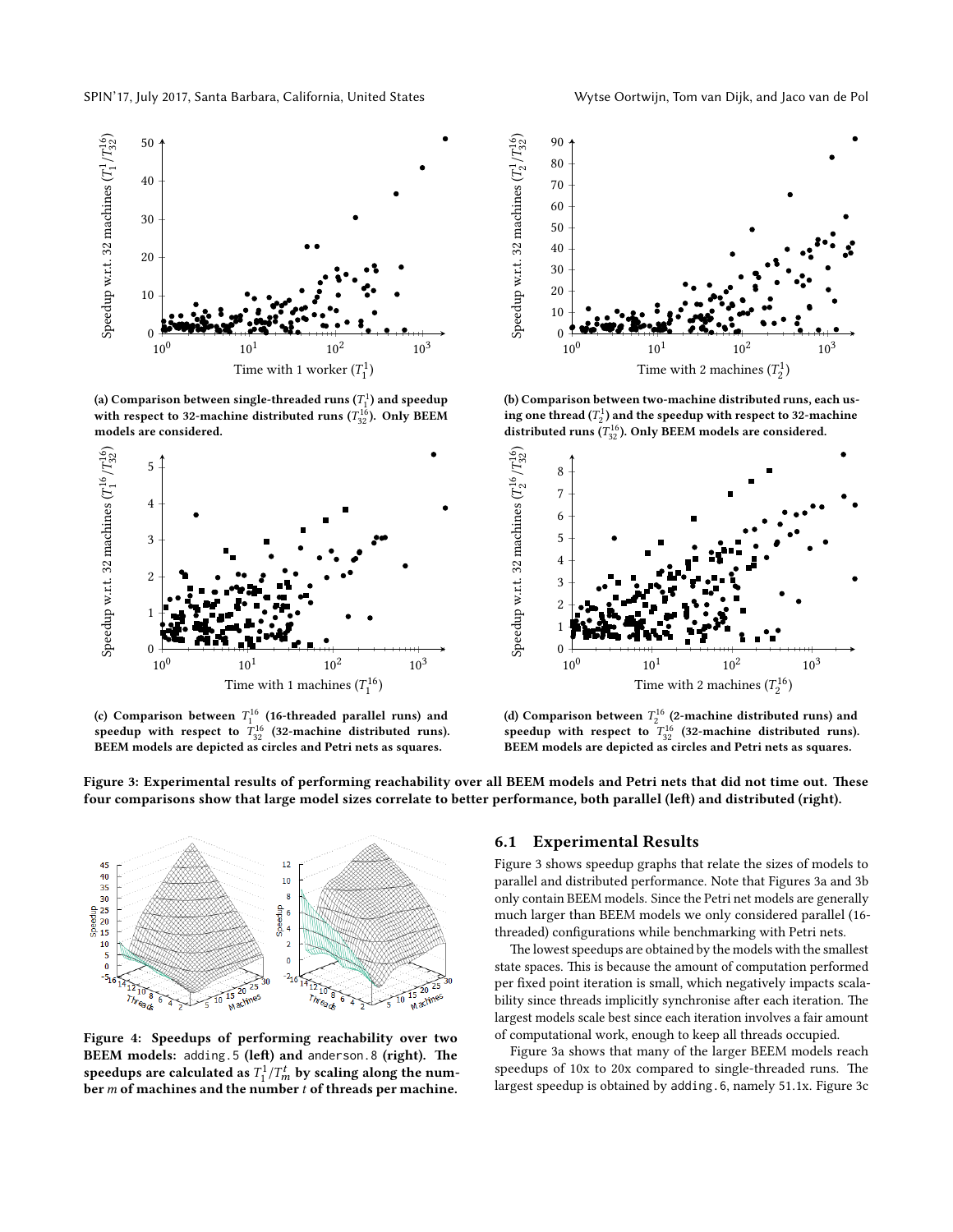<span id="page-8-1"></span>

| Table 1: A selection of our experimental results, showing computation times and speedup of both small and very large models.       |
|------------------------------------------------------------------------------------------------------------------------------------|
| A comparison with the parallel BDD package Sylvan is also shown. We use <i>time</i> to denote a timeout, mem to denote an "out-of- |
| memory" failure, and "-" means that the result could not be calculated (as a result of either time or mem).                        |

| <b>Experiments</b>    |                      |                     | Time     |            |               | Sylvan         |          |                          | Speedup                  |                   |                          |
|-----------------------|----------------------|---------------------|----------|------------|---------------|----------------|----------|--------------------------|--------------------------|-------------------|--------------------------|
| Model                 | # States             | # Nodes             | $T^{16}$ | $T_2^{16}$ | $T_{32}^{16}$ | S <sub>1</sub> | $S_{16}$ | $T_1^{16}/T_{32}^{16}$   | $T_2^{16}/T_{32}^{16}$   | $S_1/T_{32}^{16}$ | $S_{16}/T_{32}^{16}$     |
| 2D8gradient-5x5.150   | $6.8 \times 10^{18}$ | $3.9 \times 10^{4}$ | mem      | 3440, 84   | 1083, 67      | time           | time     |                          | 3.18x                    |                   |                          |
| adding.6              | $7.6 \times 10^{6}$  | $3.5 \times 10^{5}$ | 139, 06  | 291, 94    | 36, 19        | 405, 65        | 33, 74   | 3,84x                    | 8.07x                    | 11, 21x           | 0,93x                    |
| anderson.8            | $5.4 \times 10^{8}$  | $2.8 \times 10^{5}$ | 28,73    | 75, 30     | 24, 32        | 61,70          | 5, 90    | 1,18x                    | 3.10x                    | 2,54x             | 0, 24x                   |
| armCacheCoherence     | $3.2 \times 10^{8}$  | $8.4 \times 10^{3}$ | 173, 90  | 400, 30    | 71,03         | 1613.06        | 107, 33  | 2,45x                    | 5,64x                    | 22, 71x           | 1,51x                    |
| at.5                  | $3.2 \times 10^{7}$  | $2.3 \times 10^{5}$ | 12, 03   | 28, 33     | 7, 20         | 25, 42         | 2, 20    | 14,82x                   | 3,93x                    | 1,67x             | 0, 31x                   |
| blocks.4              | $1.0 \times 10^{8}$  | $4.3 \times 10^{6}$ | time     | time       | 67, 11        | 963, 33        | 79, 51   | $\overline{\phantom{a}}$ | $\overline{\phantom{a}}$ | 1,67x             | 1, 18x                   |
| bridgeAndVehicles.V20 | $9.8 \times 10^{6}$  | $7.5 \times 10^{5}$ | 372, 29  | 649, 71    | 122, 25       | 2032, 39       | 155, 28  | 3,05x                    | 5.31x                    | 16, 62x           | 1, 27x                   |
| csrepetitions.4       | $3.1 \times 10^{13}$ | $2.2 \times 10^{5}$ | mem      | 944, 65    | 207, 46       | 2403, 42       | 273, 31  | $\overline{\phantom{a}}$ | 4.55x                    | 11,58x            | 1,32x                    |
| drivingphils.4        | $2.7 \times 10^{8}$  | $5.4 \times 10^{6}$ | mem      | mem        | 229, 71       | 2637, 96       | 223, 09  |                          | $\overline{\phantom{a}}$ | 11, 48x           | 0,97x                    |
| erk.000100            | $1.6 \times 10^{10}$ | $3.7 \times 10^{6}$ | time     | time       | 2837, 10      | time           | time     |                          |                          |                   |                          |
| FMS.100               | $9.8 \times 10^{18}$ | $1.2 \times 10^{5}$ | time     | time       | 1264, 51      | time           | time     |                          |                          |                   |                          |
| gallocres.5           | $1.1 \times 10^{8}$  | $6.8 \times 10^{5}$ | 1506, 70 | 2476, 16   | 281, 80       | time           | 415, 21  | 5,35x                    | 8,79x                    |                   | 1, 47x                   |
| kanban.50             | $1.0 \times 10^{16}$ | $1.1 \times 10^{5}$ | 2063, 76 | 3462, 97   | 532, 09       | time           | 2714,06  | 3.88x                    | 6,51x                    |                   | 5, 10x                   |
| lifts.8               | $1.2 \times 10^{7}$  | $1.6 \times 10^{6}$ | mem      | time       | 43, 74        | 301, 96        | 24, 41   | $\overline{\phantom{a}}$ | $\overline{\phantom{a}}$ | 6,90x             | 0,56x                    |
| philosophers.100      | $1.2 \times 10^{19}$ | $2.7 \times 10^{4}$ | 83, 53   | 269, 80    | 341, 60       | time           | 1150, 70 | 0, 24x                   | 0,79x                    |                   | 3, 37x                   |
| philosophers.200      | $1.2 \times 10^{19}$ | $1.2 \times 10^{5}$ | mem      | mem        | 3089, 55      | time           | time     |                          |                          |                   |                          |
| $sg-2-1-2$            | $2.1 \times 10^{12}$ | $4.4 \times 10^{5}$ | mem      | mem        | 276, 96       | time           | time     | $\overline{\phantom{a}}$ |                          |                   |                          |
| soli1                 | $1.9 \times 10^{8}$  | $2.0 \times 10^{7}$ | mem      | 1030, 26   | 159, 41       | 1871.21        | time     | $\overline{\phantom{a}}$ | 6.46x                    | 11, 74x           |                          |
| swimmingpool.5        | $5.9 \times 10^{8}$  | $2.2 \times 10^{6}$ | mem      | 2516, 12   | 364, 89       | time           | 512, 91  | $\overline{\phantom{a}}$ | 6,90x                    |                   | 1, 41x                   |
| swimmingpool.6        | $1.7 \times 10^{9}$  | $3.7 \times 10^{6}$ | time     | time       | 868, 60       | time           | 1742, 65 |                          |                          |                   | 2,01x                    |
| swimmingpool.7        | $4.2 \times 10^{9}$  | $6.6 \times 10^{6}$ | mem      | time       | 2563, 81      | time           | time     |                          |                          |                   | $\overline{\phantom{a}}$ |
| telephony.6           | $1.5 \times 10^{9}$  | $9.7 \times 10^{5}$ | mem      | mem        | 91, 24        | 1222.55        | 104, 58  |                          | ٠                        | 13, 40x           | 1, 15x                   |
| tokenring.20          | $2.4 \times 10^{10}$ | $1.2 \times 10^{6}$ | mem      | time       | 614, 06       | time           | 2810, 64 | $\overline{\phantom{a}}$ |                          |                   | 4,58x                    |

shows the speedup of a 32-machine configuration with respect to parallel runs, thereby including the larger Petri net models. To the best of our knowledge, we present the first distributed BDD package that achieves speedup compared to parallel executions.

Compared to single-machine runs the performance drops significantly when two machines are used. This is because with two machines the number of threads employed is insufficient to compensate for the loss of data-locality (that is, for the use of the network). By increasing the number of threads the communicational overhead is compensated and the performance increases compared to sequential runs. This is illustrated in [Figure 4,](#page-7-1) in which we highlight two BEEM models, namely adding.5 and anderson.8 (the other models show a similar pattern). In both models the performance drops when two machines are used. However, the performance increases again when more machines and threads are added. Figures [3b](#page-7-0) and [3d](#page-7-0) show the scalability of distributed runs relative to a setting with two machines (in which the Infiniband network is actively used). Likewise to [Figure 4,](#page-7-1) both graphs show that the performance increases when machines are added.

[Table 1](#page-8-1) gives statistical information of a selection of our experimental results and compares it with the parallel performance of Sylvan. Observe that none of the Sylvan runs terminated due to a lack of memory. Instead, Sylvan applies garbage collection whenever needed and this eventually results in a time-out when memory runs short. Our implementation does not yet support garbage collection; the algorithm terminates when the unique table is full. We plan to implement garbage collection in future work.

[Table 1](#page-8-1) shows that the efficiency of Sylvan is better than the efficiency of our implementation. This is however expected; Sylvan is heavily optimised to maximise parallel performance in NUMA architectures. Our focus was not to optimise for single-machine parallelism, but rather to propose a scalable distributed implementation. In future work we aim to combine both approaches.

Nonetheless, we see that the larger models benefit from the extra memory available in a 32-machine setting. For example, we observed that some models (e.g. kanban.50 and tokenring.20) perform better than Sylvan with 16 threads. Other benchmark models, like erk.000100 and FMS.100, could be processed by our implementation but not with Sylvan due to the lack of available memory. This shows that our implementation can be more efficient than Sylvan when processing very large models, which is a clear improvement on previous work on distributed symbolic reachability.

## <span id="page-8-0"></span>7 CONCLUSION

We presented new algorithms for BDD-based symbolic reachability, targeting distributed/multi-core systems, and investigated both their parallel and distributed speedup. We carefully redesigned the basic components for scalable BDD operations: a distributed hash table and private-deque hierarchical work stealing. The main challenge in their design was to minimise the overhead of network communication. Compared to existing work on distributed hash tables and load balancers, we proposed lockless implementations designed to minimise the number of networking operations. Moreover, all components have been designed to take full advantage